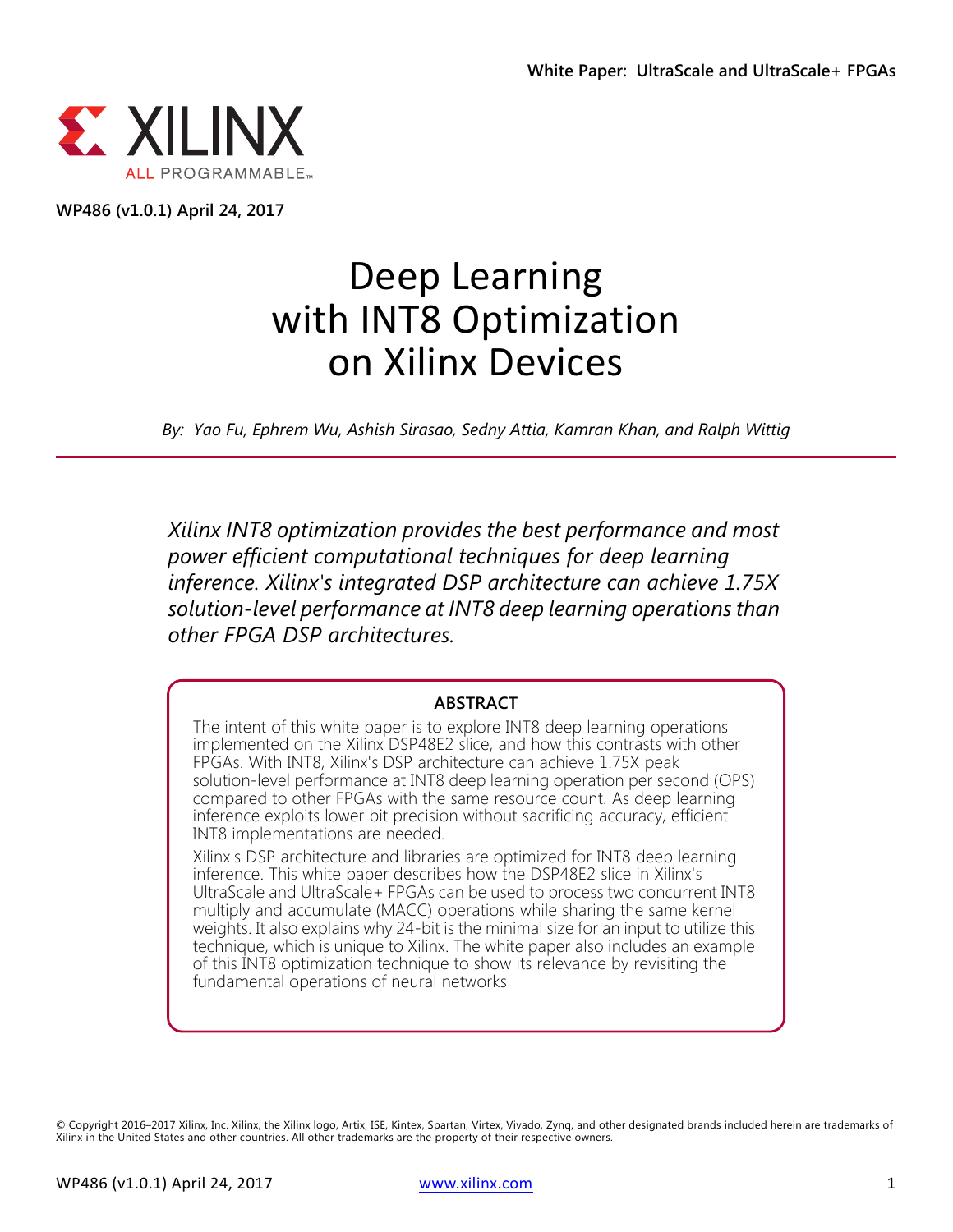### **INT8 for Deep Learning**

Deep neural networks have propelled an evolution in machine learning fields and redefined many existing applications with new human-level AI capabilities.

While more accurate deep learning models have been developed, their complexity is accompanied by high compute and memory bandwidth challenges. Power efficiency is driving innovation in developing new deep learning inference models that require lower compute intensity and memory bandwidth but must not be at the cost of accuracy and throughput. Reducing this overheard will ultimately increase power efficiency and lower the total power required.

In addition to saving power during computation, lower bit-width compute also lowers the power needed for memory bandwidth, because fewer bits are transferred with the same amount of memory transactions.

Research has shown that floating point computations are not required in deep learning inferences to keep the same level of accuracy  $[Ref 1][Ref 2][Ref 3]$  $[Ref 1][Ref 2][Ref 3]$  $[Ref 1][Ref 2][Ref 3]$ , and many applications, such as image classification, only require INT8 or lower fixed point compute precision to keep an acceptable inference accuracy [\[Ref 2\]](#page-9-0)[\[Ref 3\]](#page-9-2). [Table 1](#page-1-0) shows fine-tuned networks with dynamic fixed point parameters and outputs for convolutional and fully connected layers. The numbers in parentheses indicate accuracy without fine-tuning.

|                  | Layer<br>Outputs | <b>CONV</b><br><b>Parameters</b> | FC<br><b>Parameters</b> | 32-Bit Floating<br><b>Point Baseline</b> | <b>Fixed Point</b><br>Accuracy |
|------------------|------------------|----------------------------------|-------------------------|------------------------------------------|--------------------------------|
| LeNet (Exp1)     | 4-bit            | 4-bit                            | 4-bit                   | 99.1%                                    | 99.0% (98.7%)                  |
| LeNet (Exp2)     | 4-bit            | 2-bit                            | 2-bit                   | 99.1%                                    | 98.8% (98.0%)                  |
| Full CIFAR-10    | 8-bit            | 8-bit                            | 8-bit                   | 81.7%                                    | 81.4% (80.6%)                  |
| SqueezeNet top-1 | 8-bit            | 8-bit                            | 8-bit                   | 57.7%                                    | 57.1% (55.2%)                  |
| CaffeNet top-1   | 8-bit            | 8-bit                            | 8-bit                   | 56.9%                                    | 56.0% (55.8%)                  |
| GoogLeNet top-1  | 8-bit            | 8-bit                            | 8-bit                   | 68.9%                                    | 66.6% (66.1%)                  |

<span id="page-1-0"></span>*Table 1:* **CNN Models with Fixed-Point Precision**

**Notes:** 

1. Source: Gysel et al, Hardware-oriented Approximation of Convolutional Neural Networks, ICLR 2016 [\[Ref 2\]](#page-9-0)

## **INT8 Deep Learning on Xilinx DSP Slices**

Xilinx's DSP48E2 is designed to do one multiplication and addition operation, with up to 18x27 bit multiplication and up to 48-bits accumulation, efficiently within one clock cycle as shown in [Figure 1.](#page-2-0) While looping back to itself or chaining multiple DSP slices together, multiplication and accumulation (MACC) can also be done efficiently with Xilinx devices.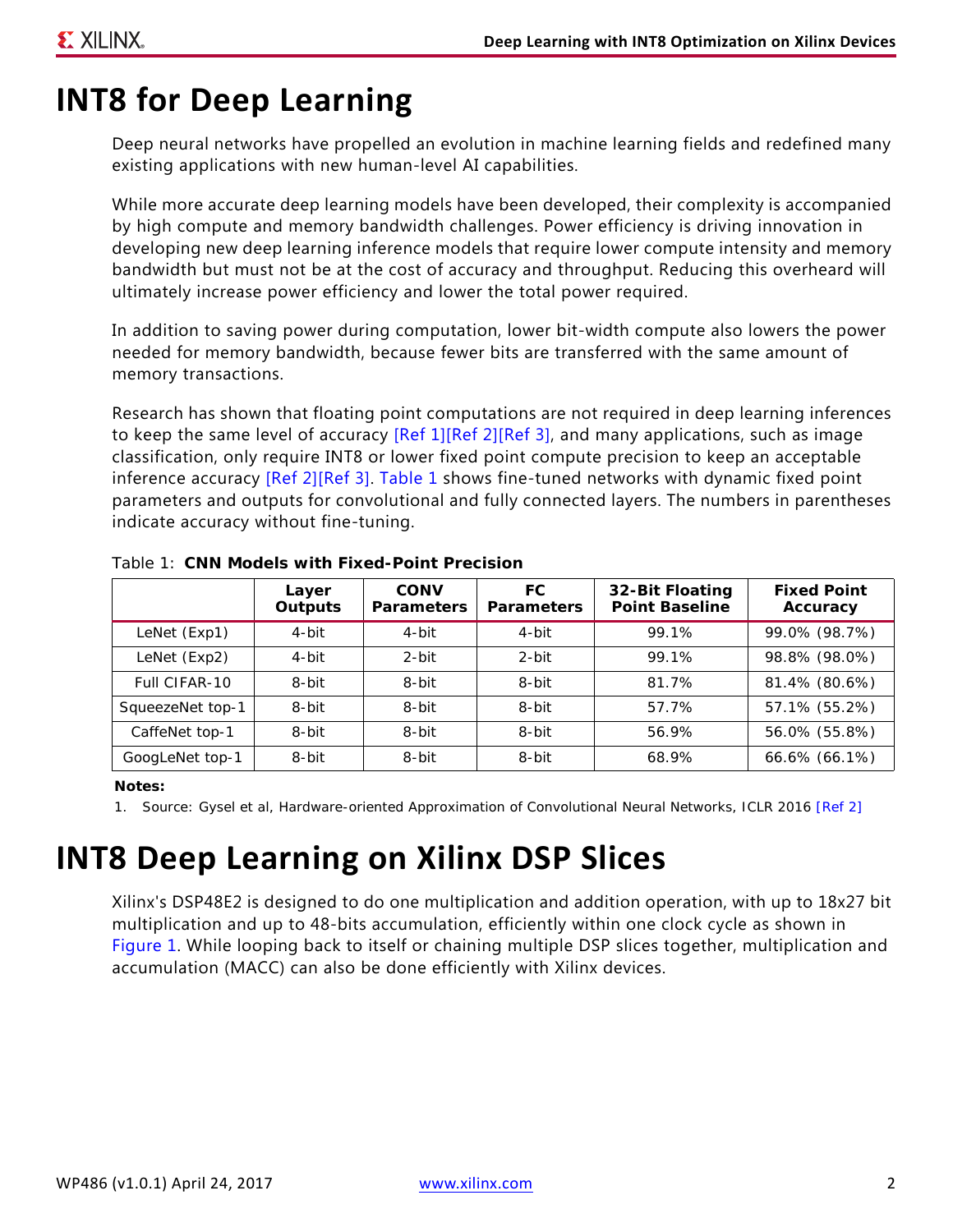

*Figure 1:* **DSP Slice with MACC Mode**

<span id="page-2-0"></span>While running INT8 computations, the wide 27-bit width is innately taken advantage of. In traditional applications, the pre-adder is usually utilized to implement (A+B) x C type of computations efficiently, but this type of computation is not very often seen in deep learning applications. Separating out the result of  $(A+B)$  x C into A x C and B x C, allows the accumulation in a separate dataflow, allowing it to fit a typical deep learning computation requirement.

Having an 18x27 bit multiplier is an advantage for INT8 deep learning operations. At a minimum one of the inputs to the multiplier needs to be at least 24-bits and the carry accumulator needs to be 32-bits to perform two INT8 MACC concurrently on one DSP slice. The 27-bit input can be combined with a 48-bit accumulator to achieve a 1.75X deep learning solution performance improvement (1.75:1 DSP multiplier to INT8 deep learning MACC ratio). FPGAs from other vendors only have an 18x19 multiplier in a single DSP block and are limited to a 1:1 ratio of DSP multiplier to INT8 MACC.

#### **Scalable INT8 Optimization**

The goal is to find a way to efficiently encode input *a*, *b*, and *c* so that the multiplication results between *a*, *b* and *c* can be easily separated into *a x c* and *b x c*.

In a reduced precision computation, e.g., INT8 multiplication, the higher 10-bit or 19-bit inputs are filled with 0s or 1s, and carry only 1-bit of information. This is also the same for the upper 29-bits of the final 45-bit product. Because of this, it is possible to use the higher 19-bits to carry another computation while the lower 8-bit and 16-bit input results are not affected.

Generally, two rules must be followed to utilize the unused upper bits for another computation:

- 1. Upper bits should not affect the computation of the lower bits.
- 2. Any contamination of the upper bits by the computation of the lower bits must be detectable and recoverable

To satisfy the above rules, the least significant bit of the upper product results must not fall into the lower 16-bits. Thus, the upper bits input should start with at least the 17th bit. For an 8-bit upper input that requires a minimum of  $16 + 8 = 24$ -bits total input size. This minimum 24-bit input size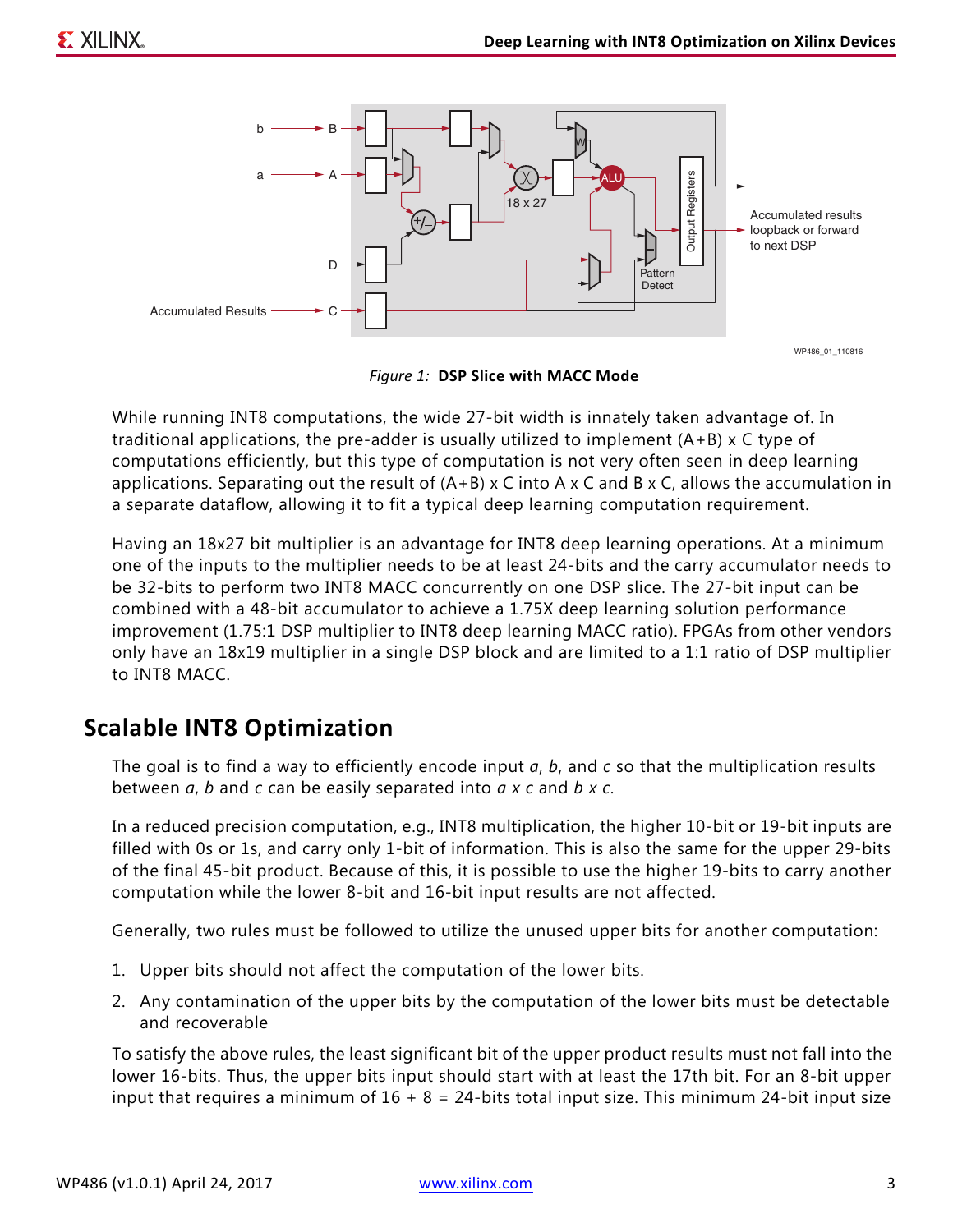can only guarantee two concurrent multiplications with one multiplier—but still not enough to reach the overall 1.75X MACC throughput.

Following are the steps to compute *ac* and *bc* in parallel in one DSP48E2 slice, which is used as an arithmetic unit with a 27-bit pre-adder (both inputs and outputs are 27-bits-wide) and a 27x18 multiplier. See [Figure 2.](#page-3-0)

1. Pack 8-bit input *a* and *b* in the 27-bit port *p* of the DSP48E2 multiplier via the pre-adder so that the 2-bit vectors are as far apart as possible. The input *a* is left-shifted by only 18-bits so that two sign bits *a* in the 27-bit result from the first term to prevent overflow in the pre-adder when *b*<0 and *a* = –128. The shift amount for *a* being 18, or the width of the DSP48E2 multiplier port B, is coincidental.

<span id="page-3-0"></span>



2. The DSP48E2 27x18 multiplier is used to compute the product of packed 27-bit port *p* and an 8-bit coefficient represented in 18-bit *c* in two's complement format. Now this 45-bit product is the sum of two 44-bit terms in two's complement format: *ac* left-shifted by 18-bits, and *bc*.

The post adder can be used to accumulate the above 45-bit product, which contains separable upper and lower product terms. Correct accumulations are carried for the upper and lower terms while accumulating the single 45-bit product. The final accumulation results, if not overflowed, can be separated by simple operations.

The limitation of this technique is the number of product terms each DSP slice can accumulate. With 2-bits remaining between the lower and upper product terms ([Figure 3\)](#page-4-0), accumulation of up to 7 product terms only can be guaranteed with no overflow for the lower bits. After 7 product terms, an additional DSP slice is required to extend this limitation. As a result, 8 DSP slices here perform 7x2 INT8 multiply-add operations, 1.75X the INT8 deep learning operations compared to competitive devices with the same number of multipliers.

There are many variations of this technique, depending on the requirements of actual use cases. Convolutional neural networks (CNN) with rectified linear unit (ReLU) produce non-negative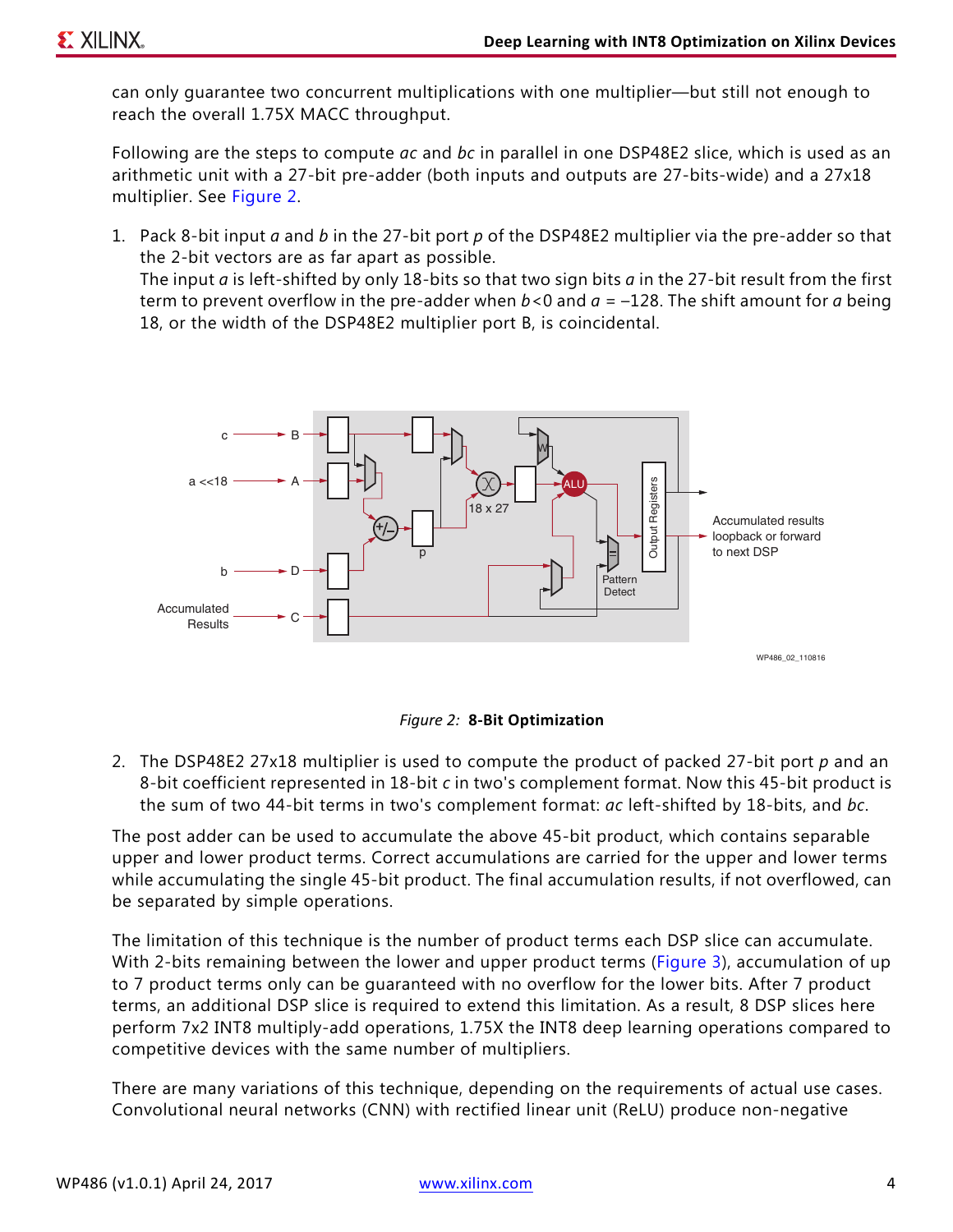activation, and the *unsigned* INT8 format creates one more bit of precision and 1.78X peak throughput improvement.

<span id="page-4-0"></span>

WP486\_03\_110816

*Figure 3:* **Packing Two INT8 Multiplication with a Single DSP48E2 Slice**

#### **Compute Requirements for CNN**

Modern neural networks are mostly derived from the original perceptron model [\[Ref 4\]](#page-9-3). See [Figure 4.](#page-4-1)

<span id="page-4-1"></span>

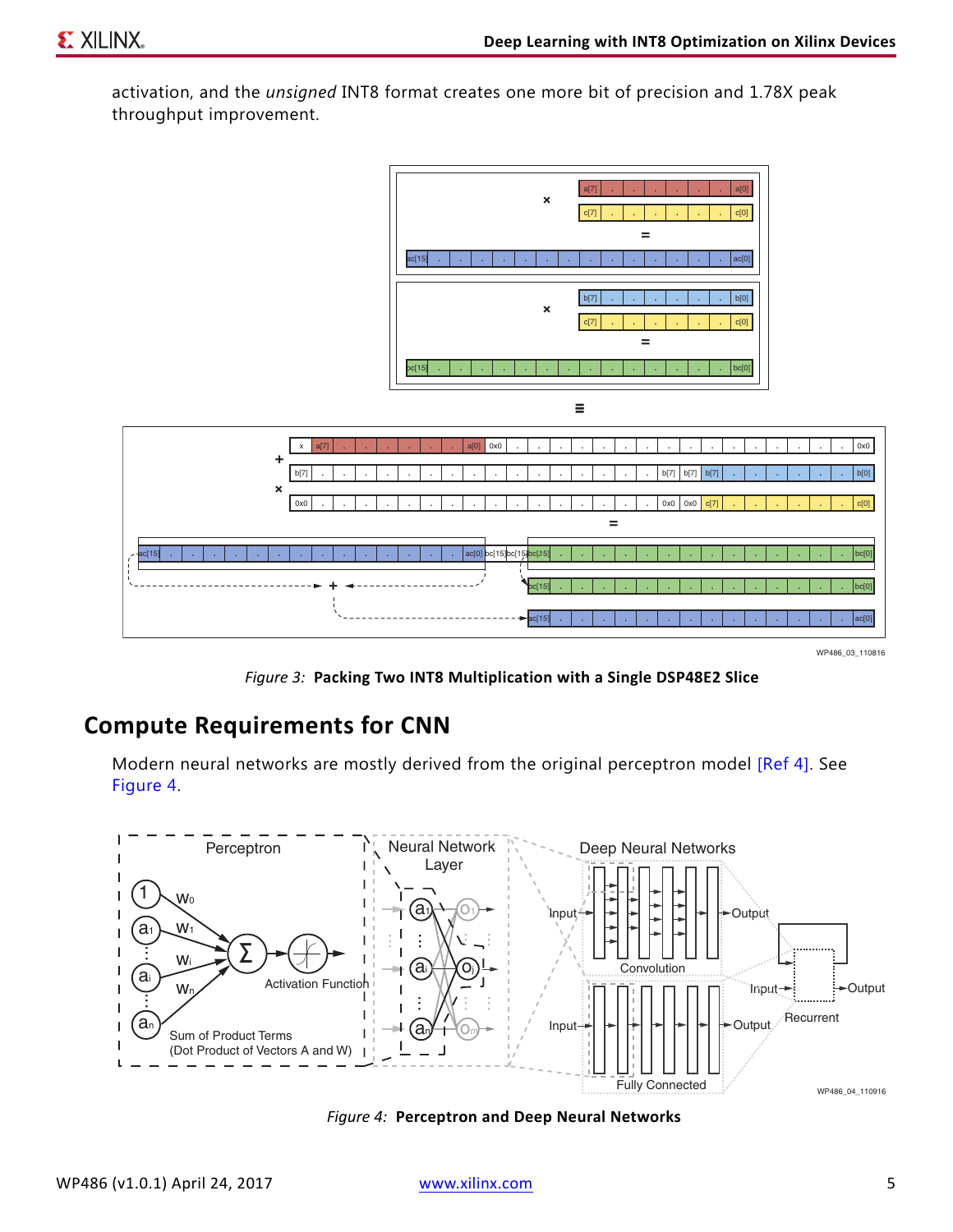Although quite evolved from the standard perceptron structure, the basic operations of modern deep learning, also known as deep neural networks (DNN), are still perceptron-like operations, but in wider ensemble and deeper stacked perceptron structures. [Figure 4](#page-4-1) also shows the basic operation of a perceptron, through multiple layers, and ultimately repeated millions to billions of times in each typical deep learning inference. As shown in [Figure 5,](#page-5-0) the major compute operations for computing each of the *m* perceptron/neuron outputs

$$
o_j\ (j\in [1,m])
$$

in a layer of neural networks is: to take the entire *n* input samples

 $a_i (i \in [1, n])$ 

multiply each input by the corresponding kernel weight

 $W_{i,j}$   $(i \in [1, n], j \in [1, m])$ 

and accumulate the results

$$
o_j = f\left(\sum_i a_i w_{i,j}\right), \qquad (i \in [1, n])
$$

<span id="page-5-0"></span>Where *f(x)* can be any activation function of choice.



*Figure 5:* **Perceptron in Deep Learning**

If the precision of  $a_i$  and  $w_{i,j}$  are limited to INT8, this sum of products is the first of the parallel MACCs described in the INT8 optimization technique.

The second sum of the product uses the same input  $a_i$  ( $i \in [1, n]$ ), but a different set of kernel weights  $W_{i,k}$   $(i \in [1, n], k \in [1, m],$  and  $k \neq j)$ 

The result of the second perceptron/neuron output is

$$
o_k = f\left(\sum_i a_i w_{i,k}\right), \qquad (i \in [1, n], k \neq j)
$$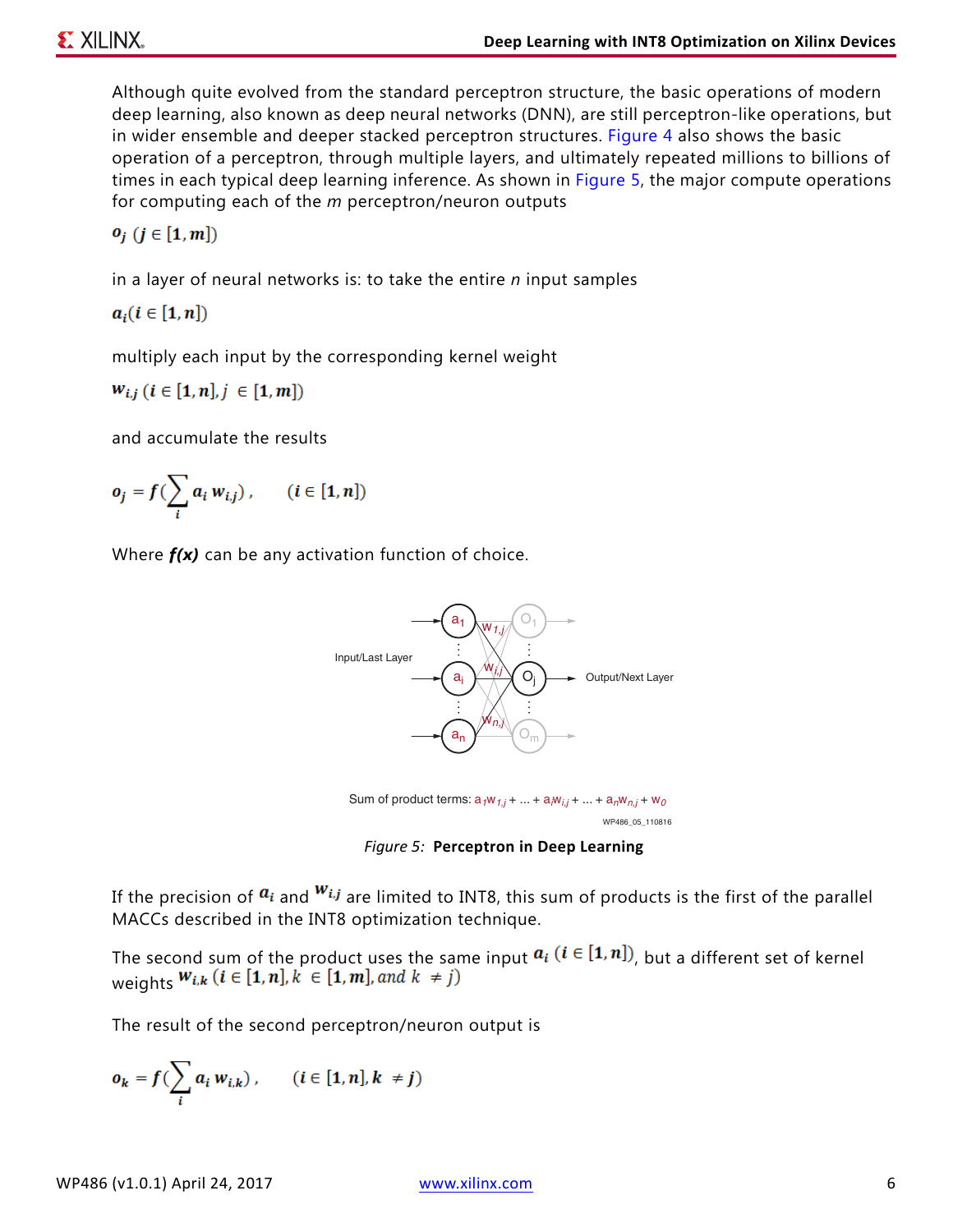#### <span id="page-6-0"></span>See [Figure 6](#page-6-0).



*Figure 6:* **Two Sums of Product Terms in Parallel with Shared Input**

By shifting the  $w_{i,k}$  values 18-bits to the left using the INT8 optimization technique, each DSP slice results in a partial and independent portion of the final output values. The accumulator for each of the DSP slices is 48-bits-wide, and is chained to the next slice. This limits the number of chained blocks to 7, before saturation of the shifted  $W_{i,k}$  affects the calculation, i.e., 2*n* MACCs with *n* DSP slices for the total of *n* input samples.

Each layer of a typical DNN has 100s to 1000s of input samples. However, after 7 terms of accumulation, the lower terms of the 48-bit accumulator might be saturated, and an extra DSP48E2 slice is needed for the summation every 7 terms. This equates to 14 MACCs with every 7 DSP slices plus one DSP slice for preventing the oversaturation, resulting in a throughout improvement of 7/4 or 1.75X.

In convolution neural networks (CNN), the same set of weights are usually reused heavily in convolutional layers, thus form *a x w*, and *b x w* type of parallel MACCs operations. So weight sharing instead of input sharing can also be used (see [Figure 7\)](#page-7-0).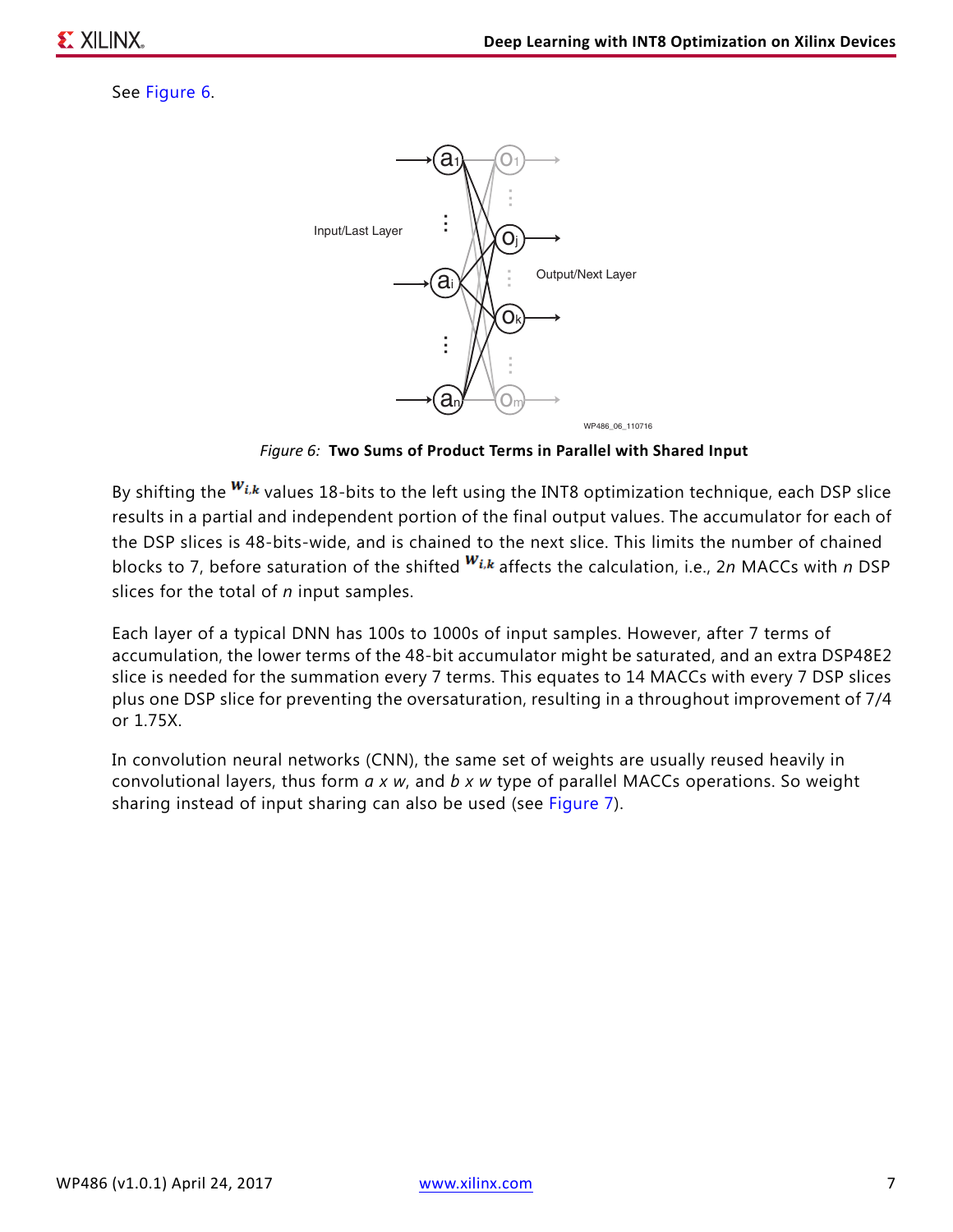<span id="page-7-0"></span>

*Figure 7:* **Weight Sharing and Input Sharing Comparison**

#### **Other Methods to Create INT8 Chained MACCs**

INT8 MACCs can also be constructed using the LUTs in the FPGA fabric at a similar frequency to the DSP slice. Depending on the usage of the FPGA, this could be a substantial increase in the deep learning performance, in some cases, increasing the performance by 3X. In many instances, with respect to other non-FPGA architectures, these available compute resources are not accounted for when calculating the available deep learning operations.

The programmable fabric in Xilinx FPGAs is unique because it can handle diverse workloads concurrently and efficiently. For example, Xilinx FPGAs can perform CNN image classification, networking cryptography, and data compression concurrently. Our deep-learning performance competitive analysis does not take the MACC LUTs into account because LUTs are usually more valuable while being used to perform other concurrent functions rather than to perform MACC functions.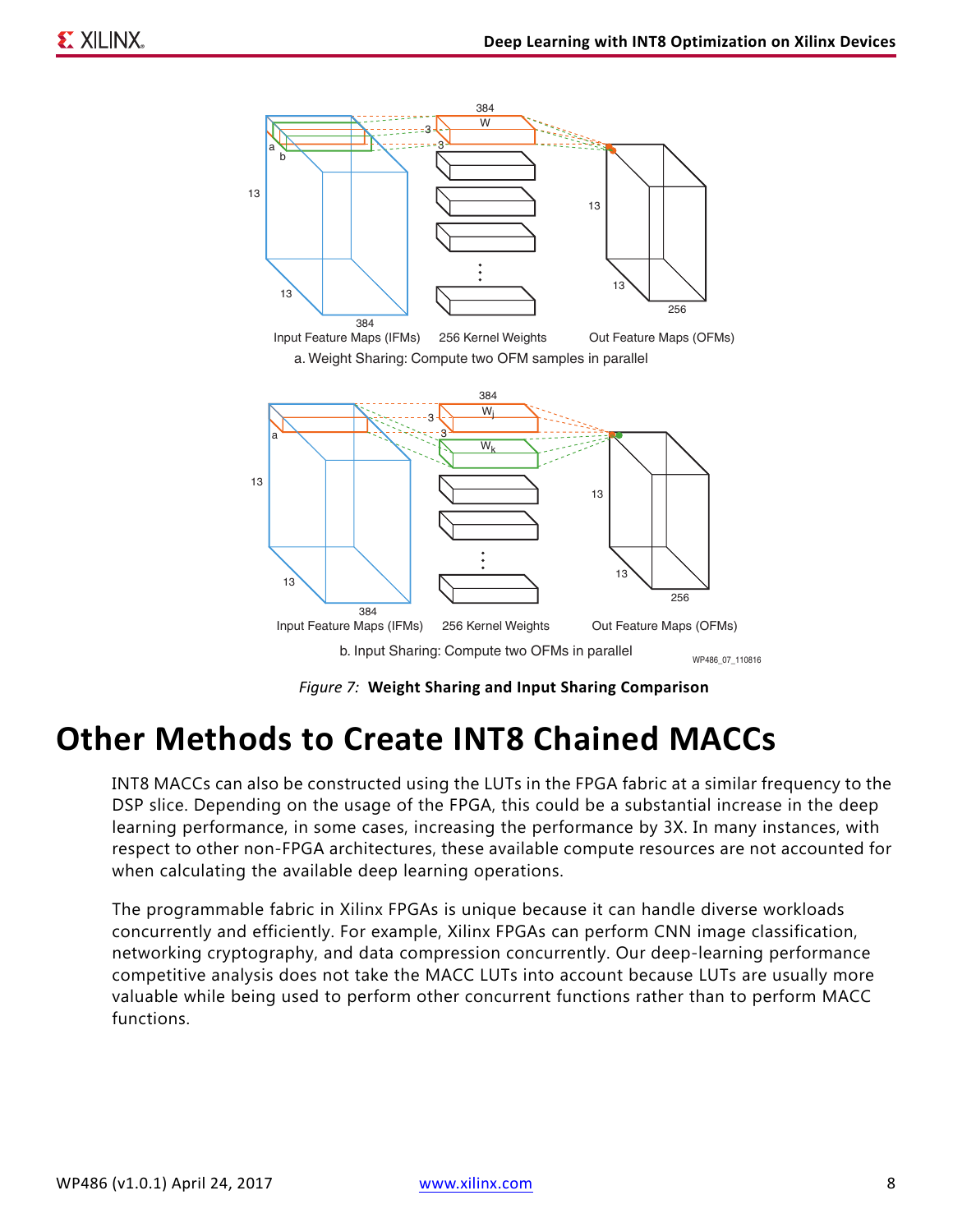## **Competitive Analysis**

Intel's (formerly Altera) Arria 10 and upcoming Stratix 10 devices are used in this competitive analysis against Xilinx's Kintex® UltraScale™ and Virtex® UltraScale+™ families. For this compute intensive comparison, the devices chosen have the highest DSP densities in each product family: Arria 10 (AT115), Stratix 10 (SX280), Kintex UltraScale (KU115), Virtex UltraScale+ (VU9P), and Virtex UltraScale+ (VU13P) devices. This comparison focuses on general-purpose MACC performance that can be used in many applications, such as deep learning.

Intel's MACC performance is based on operators that leverage the pre-adders. However, this implementation produces the sum of product terms and not unique separate product terms—as such, Intel's pre-adders are not suited for deep learning operations.

The power of Intel devices are estimated using Intel's EPE power estimate tools with the following worst-case assumptions:

- 1. 90% DSP utilization at  $F_{MAX}$
- 2. 50% logic utilization with clock rate at DSP  $F_{MAX}$
- 3. 90% block RAM utilization with the clock rate at half DSP  $F_{MAX}$
- 4. 4 DDR4 and 1 PCIe Gen3 x8
- 5. 12.5% DSP toggle rate
- 6.  $80^\circ$  T<sub>i</sub>

[Figure 8](#page-8-0) shows the power efficiency comparison of deep learning operations. With INT8 optimization, Xilinx UltraScale and UltraScale+ devices can achieve 1.75X power efficiency on INT8 precision compared to INT16 operations (KU115 INT16 to KU115 INT8). And compared to Intel's Arria 10 and Stratix 10 devices, Xilinx devices deliver 2X–6X better power efficiency on deep learning inference operations.

<span id="page-8-0"></span>

*Figure 8:* **INT8 Deep Learning Power Efficiency Comparison: Xilinx vs. Intel**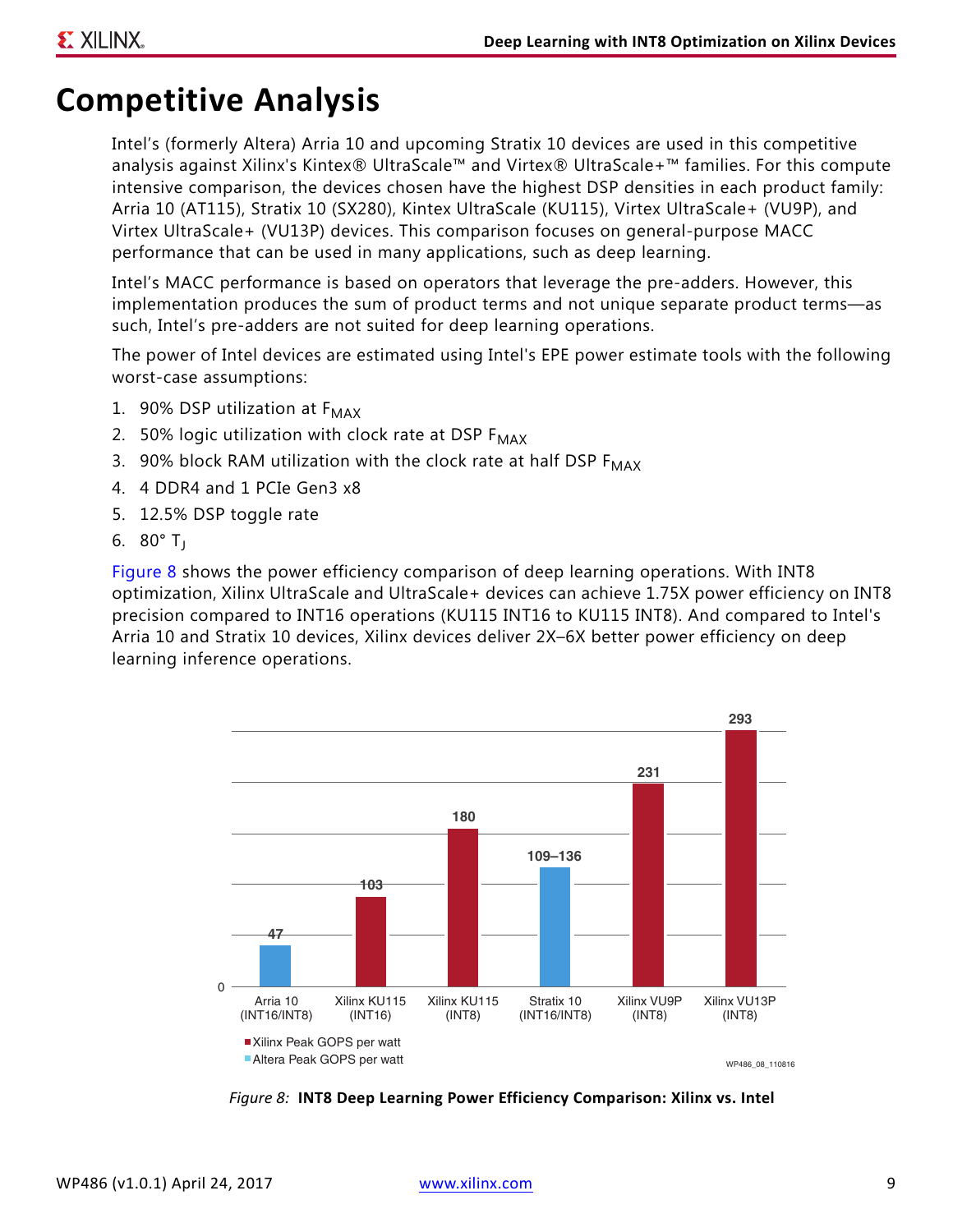### **Conclusion**

This white paper explores how INT8 deep learning operations are optimal on Xilinx DSP48E2 slices, achieving a 1.75X performance gain. The Xilinx DSP48E2 slice can be used to do concurrent INT8 MACCs while sharing the same kernel weights. To implement INT8 efficiently, an input width of 24-bits is required, an advantage that is only supported in Xilinx UltraScale and UltraScale+ FPGA DSP slices. Xilinx is well suited for INT8 workloads for deep learning applications (e.g., image classification). Xilinx is continuing to innovate new hardware- and software-based methodologies to accelerate deep learning applications.

For more information on deep learning in the data center, go to:

<https://www.xilinx.com/accelerationstack>

#### **References**

- <span id="page-9-1"></span>1. Dettmers, 8-Bit Approximations for Parallelism in Deep Learning, ICLR 2016 <https://arxiv.org/pdf/1511.04561.pdf>
- <span id="page-9-0"></span>2. Gysel et al, Hardware-oriented Approximation of Convolutional Neural Networks, ICLR 2016 <https://arxiv.org/pdf/1604.03168v3.pdf>
- <span id="page-9-2"></span>3. Han et al, Deep Compression: Compressing Deep Neural Networks With Pruning, Trained Quantization And Huffman Coding, ICLR 2016 <https://arxiv.org/pdf/1510.00149v5.pdf>
- <span id="page-9-3"></span>4. Rosenblatt, F., The Perceptron: A Probabilistic Model for Information Storage and Organization in the Brain, Psychological Review, Vol. 65, No. 6, 1958 <http://www.ling.upenn.edu/courses/cogs501/Rosenblatt1958.pdf>